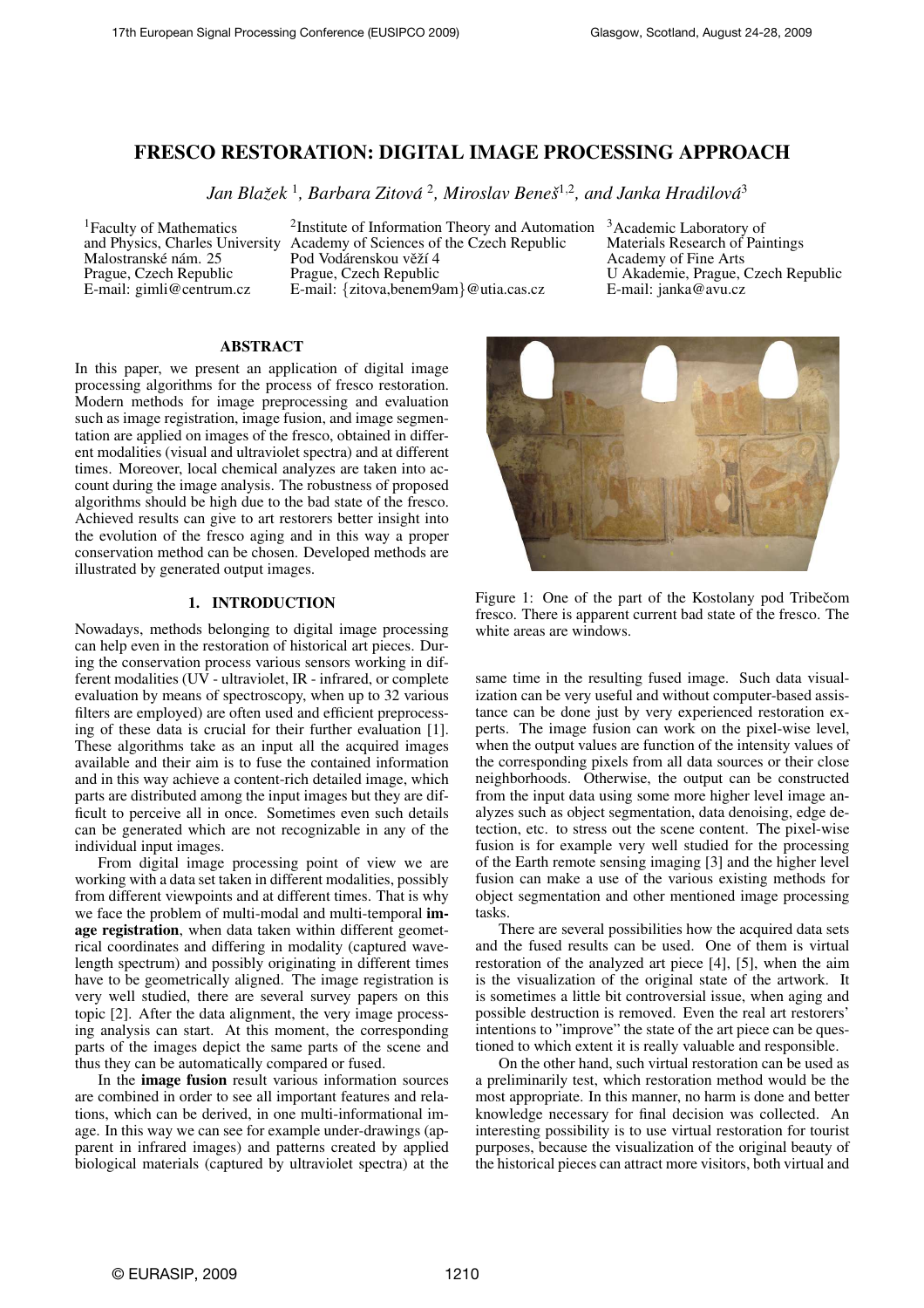

Figure 2: An example of the data set for the fresco: (a) - a visible spectrum image of the recent state (VS); (b) - a visible spectrum image from the 60's (BWS); (c) - a broad-band ultraviolet spectrum image (UVB); (d) - a narrow-band (with the spectrum maxima at 368 nm) ultraviolet spectrum images (UVN)

real ones.

Our application belongs to the category of the virtual restoration for the decision about the best restoration method. We were asked to joint the team of the restorers and try to figure out as much as possible from the data they have. The more effective analysis and visualization of measured data will help to achieve deeper understanding of the art piece evolution and structure, which materials were used and what is the material distribution across the fresco. The goal of proposed method was to combine all available images of the fresco (from different time and taken using different modalities) in order to emphasize the structure details of the fresco. Secondly, using the generated structural information, we were asked to expand the point-wise results of chemical analysis across the detected segments of the fresco. We use for the method development the data set of multi-modal and multi-temporal images together with results of locally taken chemical analyzes. It is necessary to mention that the robustness of proposed algorithms should be high due to the bad state of the fresco. Moreover, the reliability of the method was difficult to validate because of the not sufficient set of testing data due to the delayed site analysis. The proposed approach was designed for the described case, however the general ideas can be utilized in similar situations, when the virtual restauration of such extent is needed.

The rest of the paper is organized as follows. In Section 2, the studied object will be introduced together with the data set used for experiments. Section 3 covers individual steps of the data processing - image registration, image fusion, and image higher level analyzes - together with illustrative results. Finally, last Section 4 concludes our achievements and lists our plan for the future.

## 2. FRESCO

The data set we worked on comes from the fresco (Fig.1) situated in the 11th century church in Kostolany pod Tribecom, a small village in the Slovak Republic. The whole fresco covers quite large area of the inner church walls and as it is apparent from the picture (Fig.1) that it is in quite bad state. Restoration works have been started recently. Small subsections of the fresco were used for the method development in our laboratory, an example of which you can see in Fig.2.



Figure 3: An example of the reference and corresponding registered images: (a) - visual spectra (VS); (b) - near band ultraviolet spectrum (UVN). See top right part of the (b) image for the geometry difference.

We obtained the fresco photographs in the visible spectrum (VS) and ultraviolet broad-band spectrum (UVB), and ultraviolet narrow band spectrum (UVN) with the spectrum maxima at 368 nm, see Fig.2 (a), (c), and (d), respectively. Next to this, we have black and white photographs (BWS) of the fresco from the 60's (see Fig.2 (b)), which captured the fresco before aging changes during last forty years. All the recent image data were taken by the Czech-Geo company.

Microscopic minute samples were manually taken out at several locations on the fresco, which are of the high interest for art restorers. Then they were tested using spectrometry. In this way, full chemical description of these samples was found out and these results were included to the data processing stream. The grid of the sampling spots is up to now not regular and quite sparse but this situation will be changed in the future.

#### 3. IMAGE ANALYSIS

As it was stated before we are facing problem of the multimodal and the multi-temporal registration, followed by the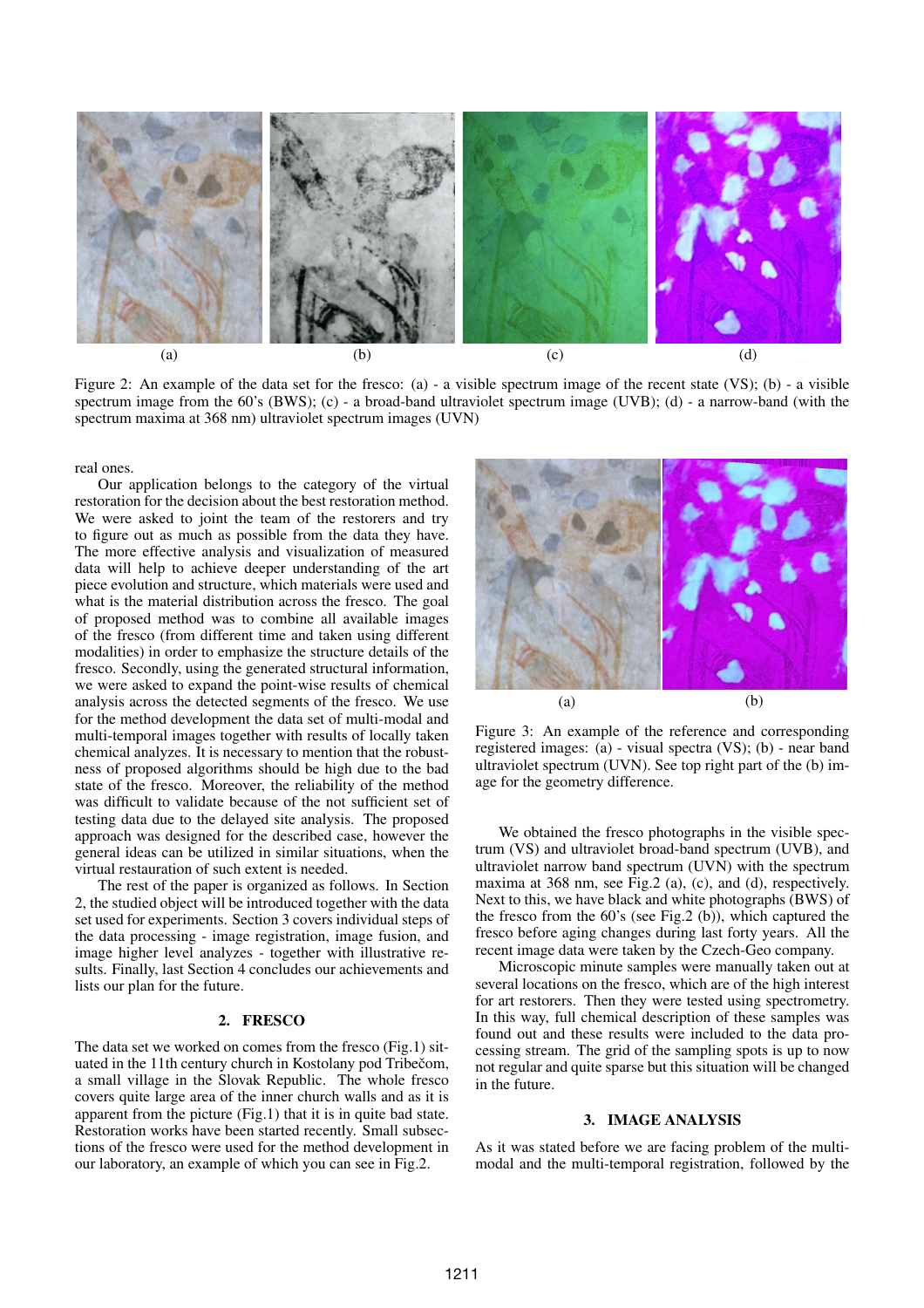image fusion. Scene details should be stressed out. Moreover, the extra results from the sampling spots, which are representing chemical content of individual points, should be included into the result, too. They should be spread within the neighborhoods, defined by the structural information contained in data (edges, object shapes).

The used methods can be divided into three categories:

- image registration
- image fusion
- image higher level analysis

## 3.1 Image registration

Image registration is the process of transforming one image into the coordinate system of another image. Here, the process is complicated by the fact that the images can differ by the modality [6] used for scanning and possibly by the acquisition time [2]. In our case the most complex task is the registration of the BWS old photographs to the reference coordinate system (the one of the VS images). As it is apparent from the Fig.2 (b), there has been a big change in the fresco state.

The multi-modal and multi-temporal parts of registration were solved separately. In the later case feature points for the estimation of necessary geometric transform were chosen manually in both images (VS and BWS) and then the transformation parameters were computed, using known correspondences (significant differences due to multimodal nature of the data violated any automatic feature detection method). The first, multi-modal case was solved by means of the *mutual information* [7], which represents usual method for such cases. An example of the registered data can be seen in Fig.3 (see the top right corner for geometric difference). In the end, we have set of four images, which coordinate system corresponds to each other and we can directly compare and combine pixel values, because they depict the same object from the scene.

#### 3.2 Image fusion

The goal of the image fusion is to find data combination and hidden dependencies which are difficult to find by looking at images separately. There exists many methods, often we can meet them in remote sensing applications (combining high spatial - panchromatic and frequency - multispectral resolution images) or in medical imaging ( fusing functional fMRI, PET information with the structural one - CT, MRI). The algorithms working on pixel-wise basis are using various image transforms such as principle component analysis (PCA) [8], independent component analysis (ICA) [8], or wavelet transform [9]. The very combination is then done in the chosen transform domain.

Here, we have tried wavelet transform and PCA transform. In the wavelet case, higher coefficients in the wavelet decomposition of images are combined, while PCA looks for the reduction of the dimensionality of the fresco representation and it sorts individual dimensions according to their importance. The latter solution gave us better results with respect to the detail visibility and distinctive features combination. One example is shown in Fig. 4. Details, which were hardly recognizable or distributed among several modalities,



Figure 4: An example of the fused data using PCA transform. There are visible details, which were hardly recognizable before, such as the collar part or the stripes around the wrist.



Figure 5: An example of the PCA fused data, when their contrast has been locally improved. The images differ in the chosen combination of input sources  $-$  (a): VS  $+$  UVN; (b) UVN + BWS.

appeared in the resulting image (the collar details, the stripes around the wrist).

It is difficult to judge automatically which source combination can be more useful for the art restorers thus we provide them with several combinations. Moreover, local contrast enhancement was implemented for better visualization. In Fig.5. achieved improvement can be seen. Fig.5 (a) is an enhanced image from Fig. 4, (b) part depicts the enhanced version of the fused UV narrow-band image (UVN) and the old fresco photograph (BWS). It is noticeable, that on these two images different features are captured depending on used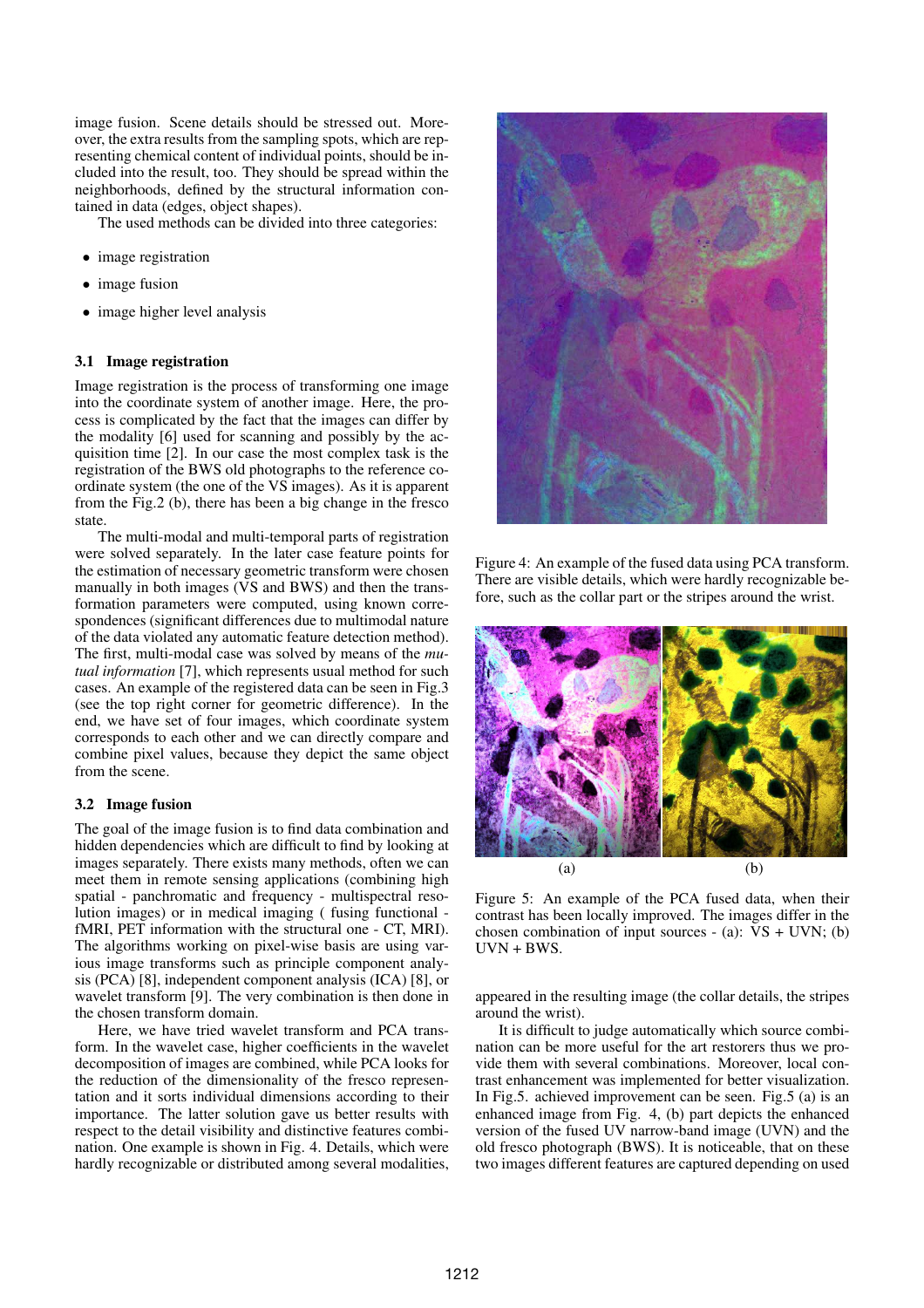modalities ((a) represents better the depicted person while the (b) image reflects more the destruction of the fresco).

## 3.3 Image higher level analysis

While in the previous section we did not care too much about objects depicted on the images, this last part of our approach is interested mainly in these structures. If any further virtual restoration should be considered than it is necessary to have an idea where are object boundaries and which parts of the image belongs to each other. Using the fused as well as the registered original data, we have applied edge detection and segmentation algorithms to achieve the notion of the scene content. This part of the project is still under progress so we would present our preliminary results.

As it is apparent from the Fig.2 (b) image, the fresco was heavily destroyed and repaired afterwards, sometimes very insensitively. One of the interests of the art restorers is the detection of these lacunas. The Canny edge detector [10] run on the quantized UV data source followed by morphological post-processing gave us borders of these areas, as you can see in the Fig. 6 (a). These can be leaved out from further material analyzes as they are not native to the fresco. Original visual content of these areas is lost forever, however their filling up [11], [12] will be discussed in the Conclusion Section.

The second part of the image higher level analysis considered the sampling spots and usage of their information. There is the sparse grid of the sampling spots where we know exact chemical analysis (spectrometry) of the fresco content (the density of grid should be increased in the future in-site measures). Knowing the spot coordinates and the structure of the scene - the distribution of edges, borders, and flat areas we can spread the content knowledge thorough the uniform neighborhoods till any border is reached. The idea behind is that if the intensity color is the same in the acquired images the chemical content is probably the same as well.

The robustness of such approach can be increased using the higher level content when we put individual borders and flat areas into the mutual relations. An outcome of the proposed solution is better visualization of the fresco colors and efficient representation of the chemical analyzes results - their extrapolation to the plane, because even that they are taken point-wise, they should represent an area and not just single points (see Fig. 6(b) for the person's hat representation).

## 4. CONCLUSIONS

In our paper we present the application of the digital image processing methods used during the fresco restoration. The art restorers have images of the fresco in three modalities perceived in the visual, the narrow-band ultraviolet, and the broad-band ultraviolet wavelength spectra and, moreover, the old black and white photograph of the fresco from the 60's. Our aim was to combine all available information in a way to see all details in one fused image which enables better evaluate the state of the artwork. The second reason for the fresco processing is better visualization of the chemical analyzes, done on the sparse grid of the sampling spots. To achieve given goals, we have applied multi-modal (mutual information) and multi-temporal (it was done semi-automatically) registration. The registered data were fused by means of the PCA transform. Wavelet fusion did not return any good re-



Figure 6: Image analysis results. (a) - lacunas: segmented areas, where the fresco was destroyed and then artificially repaired. (b) - spread information from the sampling spot about the chemical content (spectrometry), limited by structurebased neighborhood.

sults. For the sampling spots value spread image higher level analysis was realized, including the edge detection (Canny edge detection followed by morphological post-processing) and segmentation. Achieved results are illustrated by several Figures.

The project of an application of image processing methods for such fresco restoration is still running. All the work is done in tight cooperation with the restoration experts, because the applicability of the results has to be re-evaluated for every change of experiment settings. Moreover, the state of the fresco is very bad, thus it is often difficult to find robust enough algorithms.

In the near future we would like to point our attention to the inpainting for more tempting visualization of the fresco. As we mentioned in the Section 3., this is quite controversial issue, however we believe we could find reasonable consensus with the art restorers. The extrapolation of structures and textures across missing corrupted areas could improve the perception of such valuable art pieces. Once again, due to the bad state of the fresco we expect semiautomatic solution, allowing the experts interactively influence the output.

## 5. ACKNOWLEDGEMENT

All the work was done in the cooperation with the ALMA, a joint workplace of the Academy of Fine Arts in Prague and the Institute of Inorganic Chemistry of the Academy of Sciences of the Czech Republic. The project has been financed by the Projects of Ministry of Education of the Czech Republic no. MSM6046144603 and no. 1M0572, and by the Project of Grant Agency of the Czech Republic no. 203/07/1324.

#### **REFERENCES**

- [1] M. Barni, A. Pelagotti, and A. Piva, "Image Processing for the Analysis and Conservation of Paintings: Opportunities and Challenges," IEEE Signal processing magazine, vol. 141, pp. 141-144, September 2005.
- [2] B. Zitova and J. Flusser, "Image Registration Methods: